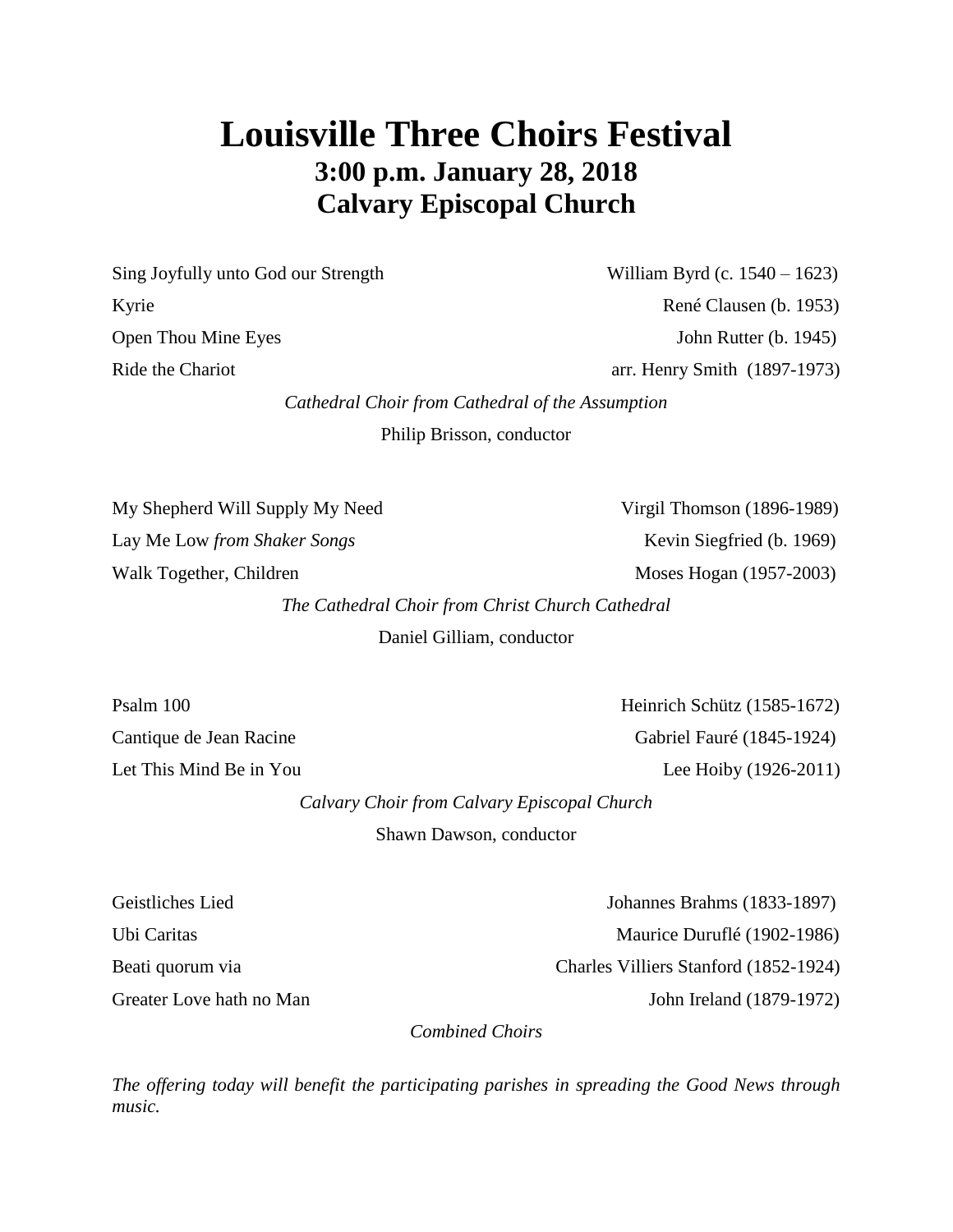# **Texts**

# **Sing Joyfully unto God our Strength**

Sing joyfully to God our strength; sing loud unto the God of Jacob! Take the song, bring forth the timbrel, the pleasant harp, and the viol. Blow the trumpet in the new moon, even in the time appointed, and at our feast day. For this is a statute for Israel, and a law of the God of Jacob.

# **Kyrie**

Lord have mercy; Christ have mercy; Lord have mercy

#### **Open Thou Mine Eyes**

Open thou mine eyes and I shall see; Incline my heart and I shall desire; Order my steps and I shall walk In the ways of thy commandments.

O Lord God, be thou to me a God No other, naught else with thee.

Vouchsafe to me to worship thee and serve thee According to thy commandments In truth of spirit, in reverence of body, In blessings of lips, In private and in public.

#### **Ride the Chariot**

I'm gonna ride the chariot in the morning, Lord, I'm gettin' ready for the judgement day, my Lord.

Are you ready my brother? Oh, yes. Are you ready for the journey? Oh, yes. Do you want to see your Jesus? Oh yes, I'm waitin' for the chariot 'cause I'm ready to go.

I never can forget that day, When all my sins were taken away, My feet were snatched from the miry clay, And I'm gonna serve him till that judgement day.

#### **My Shepherd Will Supply My Need**

My Shepherd will supply my need: Jehovah is His Name; In pastures fresh He makes me feed, Beside the living stream. He brings my wandering spirit back When I forsake His ways, And leads me, for His mercy's sake, In paths of truth and grace.

When I walk through the shades of death Thy presence is my stay; One word of Thy supporting breath Drives all my fears away. Thy hand, in sight of all my foes, Doth still my table spread; My cup with blessings overflows, Thine oil anoints my head.

The sure provisions of my God Attend me all my days; O may Thy house be my abode, And all my work be praise. There would I find a settled rest, While others go and come; No more a stranger, nor a guest, But like a child at home.

#### **Lay Me Low**

Lay me low, Where the Lord can find me, Where the Lord own me, Where the Lord can bless me.

#### **Walk Together, Children**

Walk together children don't you get weary, walk oh walk don't you get weary there's a great camp meeting in the promise land.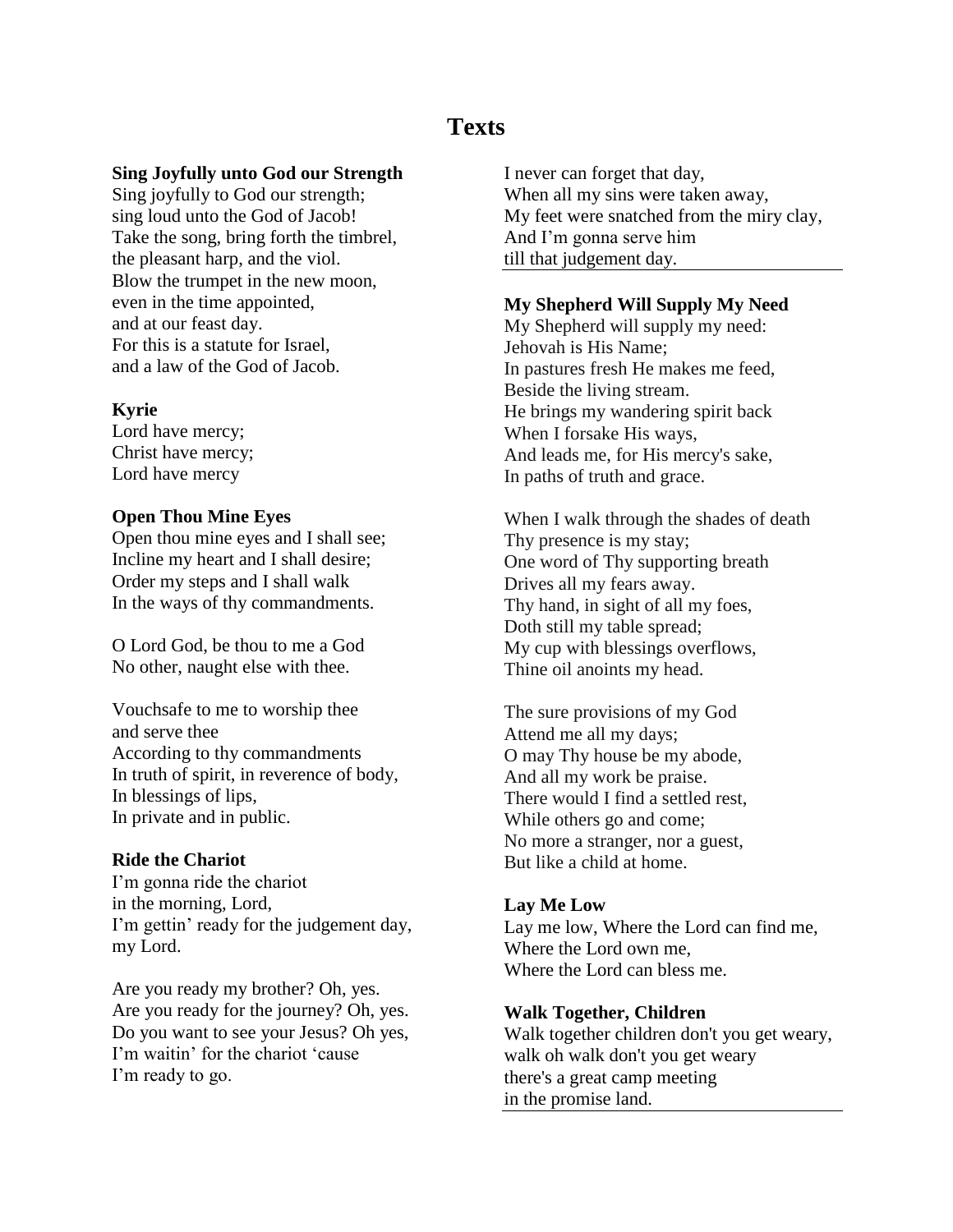# **Psalm 100**

Rejoice in the Lord, all the world! Serve the Lord with joy; Come before his presence with jubilation.

Know that the Lord is God. He has made us into his people, not we ourselves, and into the sheep of his flock.

Go in through his gates with thanks and into his courts with praise. Thank him, praise his name.

For the Lord is our friend, and his mercy lasts for all time and his truth for ever and ever.

Honour be to the Father and the Son and to the Holy Ghost as it was in the beginning, now and for ever and from eternity to eternity. Amen.

# **Cantique de Jean Racine**

O divine Word above, our hope and consolation, Eternal light of the heavens and the earth: The peaceful night is past; our voices greet the morning; Look down, O Lord, and hear thy people's prayer!

Inspire us, Lord, we pray, with the power of thy spirit, That hell may flee before thy mighty word. From slumber waken us, our weary souls reviving, That we may never forget all thy laws!

Lord Jesus Christ, have mercy on thy faithful congregation Now gathered here in the sight of thy throne; Receive the hymns they offer to thy eternal glory; Renewed by thy gifts may they go forth in peace.

# **Let This Mind Be in You**

Let this mind be in you, which was also in Christ Jesus: who, being in the form of God, thought it not robbery to be equal with God: But made himself of no reputation, and took upon him the form of a servant, and was made in the likeness of men: and being found in fashion as a man, he humbled himself, and became obedient unto death, even the death of the cross. Where-fore God also hath highly exalted him, and given him a name which is above every name: that at the name of Jesus every knee should bow, of things in heaven, and things in earth, and things under the earth; and that every tongue should confess that Jesus Christ is Lord, to the glory of God the Father.

# **Geistliches Lied**

Do not be sorrowful or regretful; Be calm, as God has ordained, and thus my will shall be content.

What do you want to worry about from day to day? There is One who stands above all who gives you, too, what is yours.

Only be steadfast in all you do, stand firm; what God has decided, that is and must be the best. Amen

# **Ubi Caritas**

Where there are charity and love, God is there. The love of Christ has bound us together. Let us exult and rejoice in this. Let us fear and love the living God. and esteem him with a sincere heart